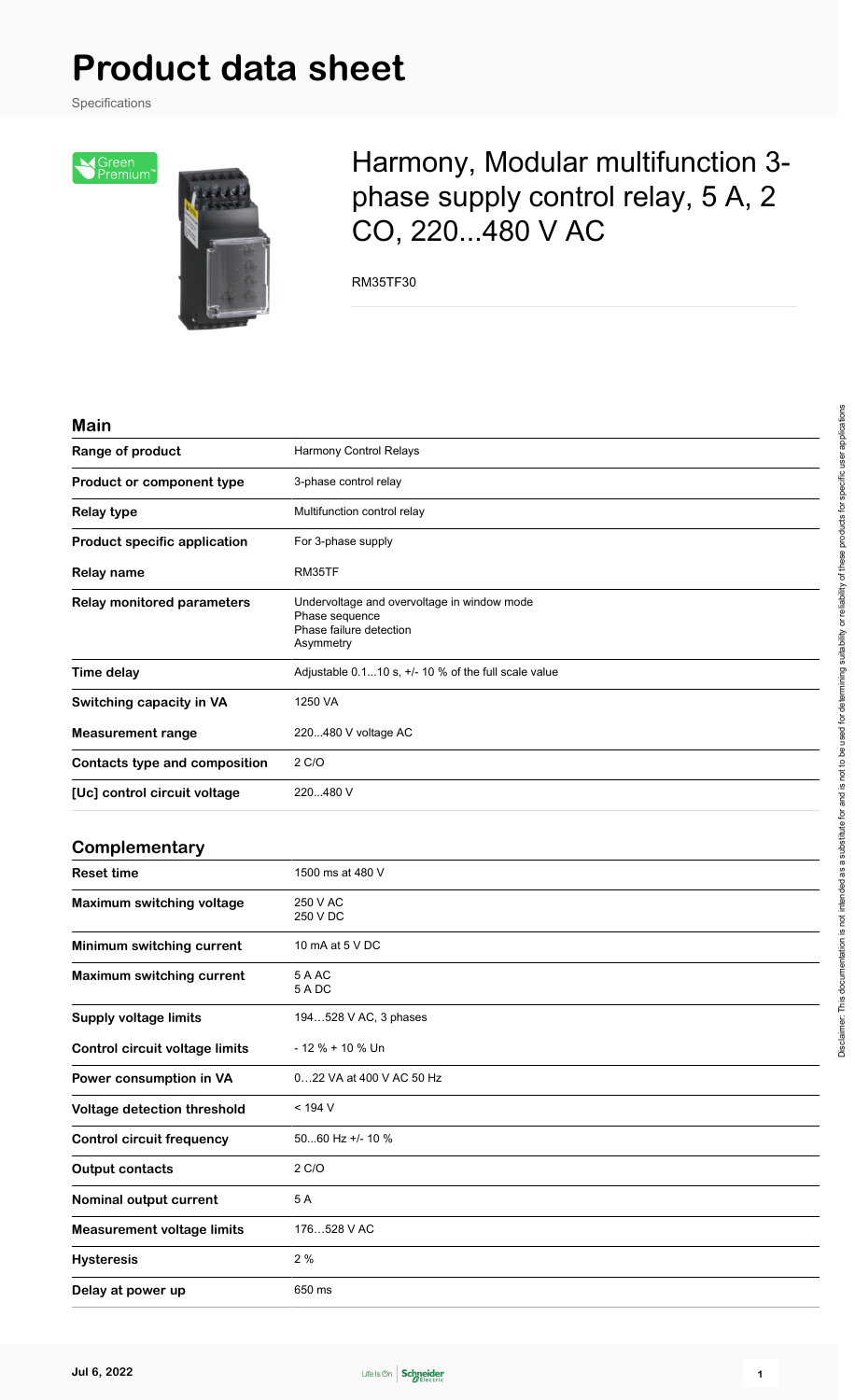| <b>Maximum measuring cycle</b>              | 140 ms measurement cycle as true rms value                                                                                                                                                                                                                                                                                                                         |  |  |  |  |
|---------------------------------------------|--------------------------------------------------------------------------------------------------------------------------------------------------------------------------------------------------------------------------------------------------------------------------------------------------------------------------------------------------------------------|--|--|--|--|
| Threshold adjustment voltage                | -20-2 % in the range 380480 V AC<br>220 % of Un selected<br>-12-2 % in the range 220 V AC<br>+2+20 % in the range 220440 V AC<br>+2+10 % in the range 480 V AC                                                                                                                                                                                                     |  |  |  |  |
| Voltage range                               | 220480 V phase to phase                                                                                                                                                                                                                                                                                                                                            |  |  |  |  |
| <b>Adjustment of asymmetry</b><br>threshold | 515 % of Un selected                                                                                                                                                                                                                                                                                                                                               |  |  |  |  |
| <b>Repeat accuracy</b>                      | 0.3 % for time delay<br>0.5 % for input and measurement circuit                                                                                                                                                                                                                                                                                                    |  |  |  |  |
| <b>Measurement error</b>                    | < 1 % over the whole range with voltage variation<br>0.05 %/°C with temperature variation                                                                                                                                                                                                                                                                          |  |  |  |  |
| <b>Response time</b>                        | < 200 ms (in the event of a fault)                                                                                                                                                                                                                                                                                                                                 |  |  |  |  |
| <b>Marking</b>                              | <b>CE</b>                                                                                                                                                                                                                                                                                                                                                          |  |  |  |  |
| Overvoltage category                        | III conforming to IEC 60664-1                                                                                                                                                                                                                                                                                                                                      |  |  |  |  |
| <b>Insulation resistance</b>                | > 500 MOhm at 500 V DC conforming to IEC 60255-5<br>> 500 MOhm at 500 V DC conforming to IEC 60664-1                                                                                                                                                                                                                                                               |  |  |  |  |
| [Ui] rated insulation voltage               | 400 V conforming to IEC 60664-1                                                                                                                                                                                                                                                                                                                                    |  |  |  |  |
| <b>Supply frequency</b>                     | 50/60 Hz +/- 10 %                                                                                                                                                                                                                                                                                                                                                  |  |  |  |  |
| <b>Operating position</b>                   | Any position without derating                                                                                                                                                                                                                                                                                                                                      |  |  |  |  |
| <b>Connections - terminals</b>              | Screw terminals, 1 x 0.51 x 4 mm <sup>2</sup> (AWG 20AWG 11) solid without cable end<br>Screw terminals, 2 x 0.52 x 2.5 mm <sup>2</sup> (AWG 20AWG 14) solid without cable end<br>Screw terminals, 1 x 0.21 x 2.5 mm <sup>2</sup> (AWG 24AWG 12) flexible with cable end<br>Screw terminals, 2 x 0.22 x 1.5 mm <sup>2</sup> (AWG 24AWG 16) flexible with cable end |  |  |  |  |
| <b>Tightening torque</b>                    | 0.61 N.m conforming to IEC 60947-1                                                                                                                                                                                                                                                                                                                                 |  |  |  |  |
| <b>Housing material</b>                     | Self-extinguishing plastic                                                                                                                                                                                                                                                                                                                                         |  |  |  |  |
| <b>Local signalling</b>                     | LED (green) for power ON<br>LED (yellow) for relay ON<br>LED (yellow) for fault                                                                                                                                                                                                                                                                                    |  |  |  |  |
| <b>Mounting support</b>                     | 35 mm symmetrical DIN rail conforming to EN/IEC 60715                                                                                                                                                                                                                                                                                                              |  |  |  |  |
| <b>Electrical durability</b>                | 100000 cycles                                                                                                                                                                                                                                                                                                                                                      |  |  |  |  |
| <b>Mechanical durability</b>                | 30000000 cycles                                                                                                                                                                                                                                                                                                                                                    |  |  |  |  |
| <b>Operating rate</b>                       | <= 360 operations/hour full load                                                                                                                                                                                                                                                                                                                                   |  |  |  |  |
| <b>Utilisation category</b>                 | AC-12 conforming to IEC 60947-5-1<br>AC-13 conforming to IEC 60947-5-1<br>AC-14 conforming to IEC 60947-5-1<br>AC-15 conforming to IEC 60947-5-1<br>DC-12 conforming to IEC 60947-5-1<br>DC-13 conforming to IEC 60947-5-1                                                                                                                                         |  |  |  |  |
| Safety reliability data                     | $MTTH = 399.5$ years<br>$B10d = 360000$                                                                                                                                                                                                                                                                                                                            |  |  |  |  |
| Width                                       | 35 mm                                                                                                                                                                                                                                                                                                                                                              |  |  |  |  |
| Net weight                                  | $0.13$ kg                                                                                                                                                                                                                                                                                                                                                          |  |  |  |  |
|                                             |                                                                                                                                                                                                                                                                                                                                                                    |  |  |  |  |

### **Environment**

| Electromagnetic compatibility | Emission standard for industrial environments conforming to EN/IEC 61000-6-4<br>Emission standard for residential, commercial and light-industrial environments conforming to EN/IEC<br>61000-6-3<br>Immunity for industrial environments conforming to EN/IEC 61000-6-2 |
|-------------------------------|--------------------------------------------------------------------------------------------------------------------------------------------------------------------------------------------------------------------------------------------------------------------------|
| <b>Standards</b>              | EN/IEC 60255-1                                                                                                                                                                                                                                                           |
| <b>Product certifications</b> | GL<br>UL<br><b>CSA</b><br>GOST<br>C-Tick                                                                                                                                                                                                                                 |
| <b>Directives</b>             | 89/336/EEC - electromagnetic compatibility                                                                                                                                                                                                                               |

73/23/EEC - low voltage directive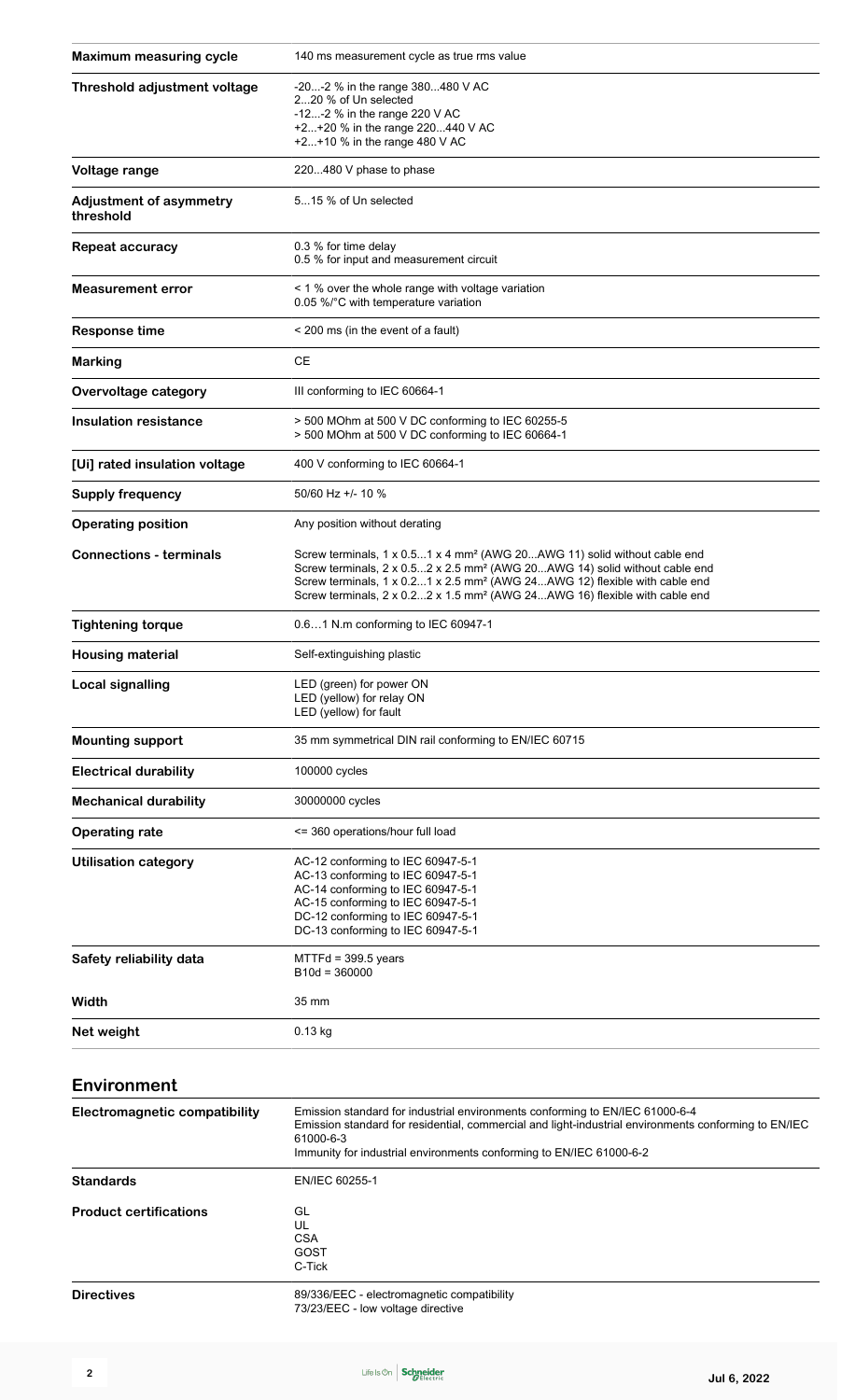| Ambient air temperature for<br>storage   | -4070 °C                                                                                                                                                                                                                                              |
|------------------------------------------|-------------------------------------------------------------------------------------------------------------------------------------------------------------------------------------------------------------------------------------------------------|
| Ambient air temperature for<br>operation | $-2050 °C$                                                                                                                                                                                                                                            |
| <b>Relative humidity</b>                 | 95 % at 55 °C conforming to IEC 60068-2-30                                                                                                                                                                                                            |
| <b>Vibration resistance</b>              | 0.35 mm (f= 557.6 Hz) conforming to IEC 60068-2-6<br>1 gn (f= 57.6150 Hz) conforming to IEC 60255-21-1                                                                                                                                                |
| <b>Shock resistance</b>                  | 15 gn for 11 ms conforming to IEC 60255-21-1                                                                                                                                                                                                          |
| IP degree of protection                  | IP20 (terminals) conforming to IEC 60529<br>IP30 (casing) conforming to IEC 60529                                                                                                                                                                     |
| <b>Pollution degree</b>                  | 3 conforming to IEC 60664-1                                                                                                                                                                                                                           |
| Dielectric test voltage                  | 2 kV, 1 min AC 50 Hz                                                                                                                                                                                                                                  |
| Non-dissipating shock wave               | 4 kV                                                                                                                                                                                                                                                  |
| <b>Packing Units</b>                     |                                                                                                                                                                                                                                                       |
| Unit Type of Package 1                   | <b>PCE</b>                                                                                                                                                                                                                                            |
| Number of Units in Package 1             | 1                                                                                                                                                                                                                                                     |
| Package 1 Weight                         | 130.0 g                                                                                                                                                                                                                                               |
| Package 1 Height                         | 4.8 cm                                                                                                                                                                                                                                                |
| Package 1 width                          | 7.8 cm                                                                                                                                                                                                                                                |
| Package 1 Length                         | 9.7 cm                                                                                                                                                                                                                                                |
| <b>Unit Type of Package 2</b>            | P06                                                                                                                                                                                                                                                   |
| <b>Number of Units in Package 2</b>      | 384                                                                                                                                                                                                                                                   |
| Package 2 Weight                         | 64.124 kg                                                                                                                                                                                                                                             |
| Package 2 Height                         | 77 cm                                                                                                                                                                                                                                                 |
| Package 2 width                          | 80 cm                                                                                                                                                                                                                                                 |
| Package 2 Length                         | 60 cm                                                                                                                                                                                                                                                 |
| Unit Type of Package 3                   | S03                                                                                                                                                                                                                                                   |
| <b>Number of Units in Package 3</b>      | 48                                                                                                                                                                                                                                                    |
| Package 3 Weight                         | 6.827 kg                                                                                                                                                                                                                                              |
| Package 3 Height                         | 30 cm                                                                                                                                                                                                                                                 |
| Package 3 width                          | 30 cm                                                                                                                                                                                                                                                 |
| Package 3 Length                         | 40 cm                                                                                                                                                                                                                                                 |
| <b>Offer Sustainability</b>              |                                                                                                                                                                                                                                                       |
| Sustainable offer status                 | Green Premium product                                                                                                                                                                                                                                 |
| <b>REACh Regulation</b>                  | <b>REACh Declaration</b>                                                                                                                                                                                                                              |
| <b>EU RoHS Directive</b>                 | Pro-active compliance (Product out of EU RoHS legal scope)<br><b>EU RoHS Declaration</b>                                                                                                                                                              |
| <b>Mercury free</b>                      | Yes                                                                                                                                                                                                                                                   |
| <b>RoHS exemption information</b>        | <b>Yes</b>                                                                                                                                                                                                                                            |
| <b>China RoHS Regulation</b>             | <b>China RoHS declaration</b>                                                                                                                                                                                                                         |
| <b>Environmental Disclosure</b>          | <b>Product Environmental Profile</b>                                                                                                                                                                                                                  |
| <b>Circularity Profile</b>               | <b>End of Life Information</b>                                                                                                                                                                                                                        |
| California proposition 65                | WARNING: This product can expose you to chemicals including: Lead and lead compounds, which is<br>known to the State of California to cause cancer and birth defects or other reproductive harm. For more<br>information go to www.P65Warnings.ca.gov |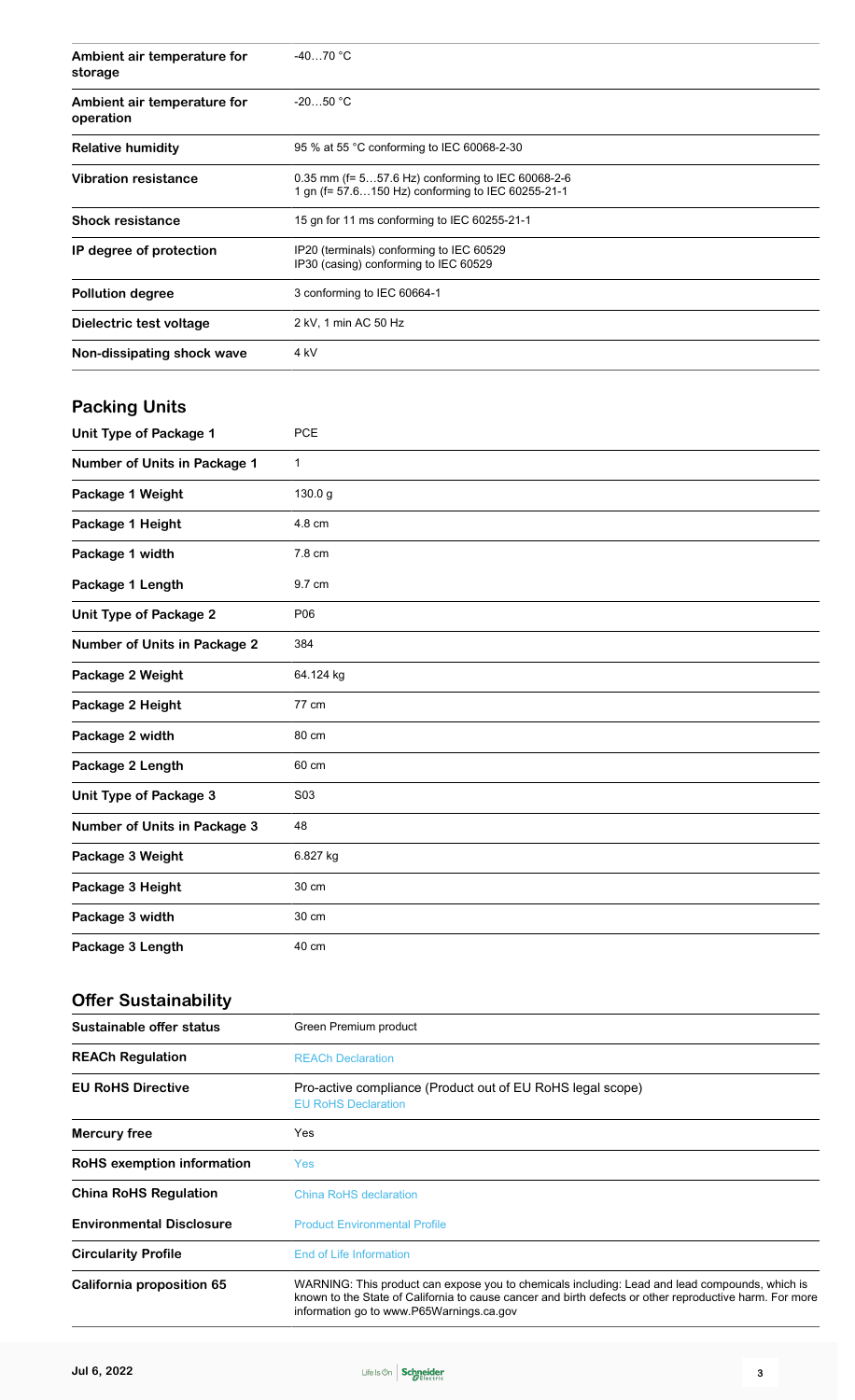### **Contractual warranty**

**Warranty** 18 months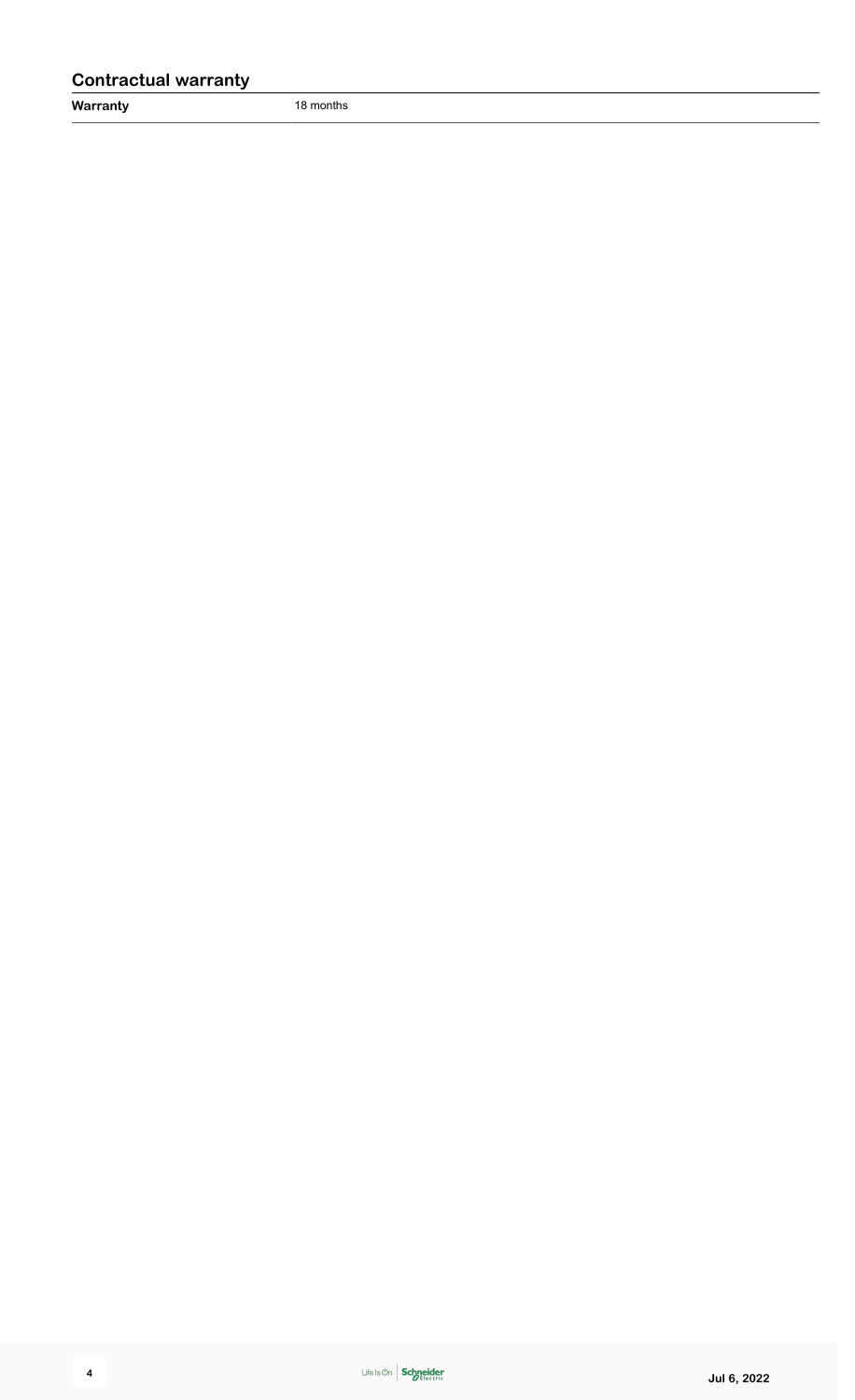Dimensions Drawings

### **Multifunction 3-Phase Supply Control Relays**

### **Dimensions and Mounting**

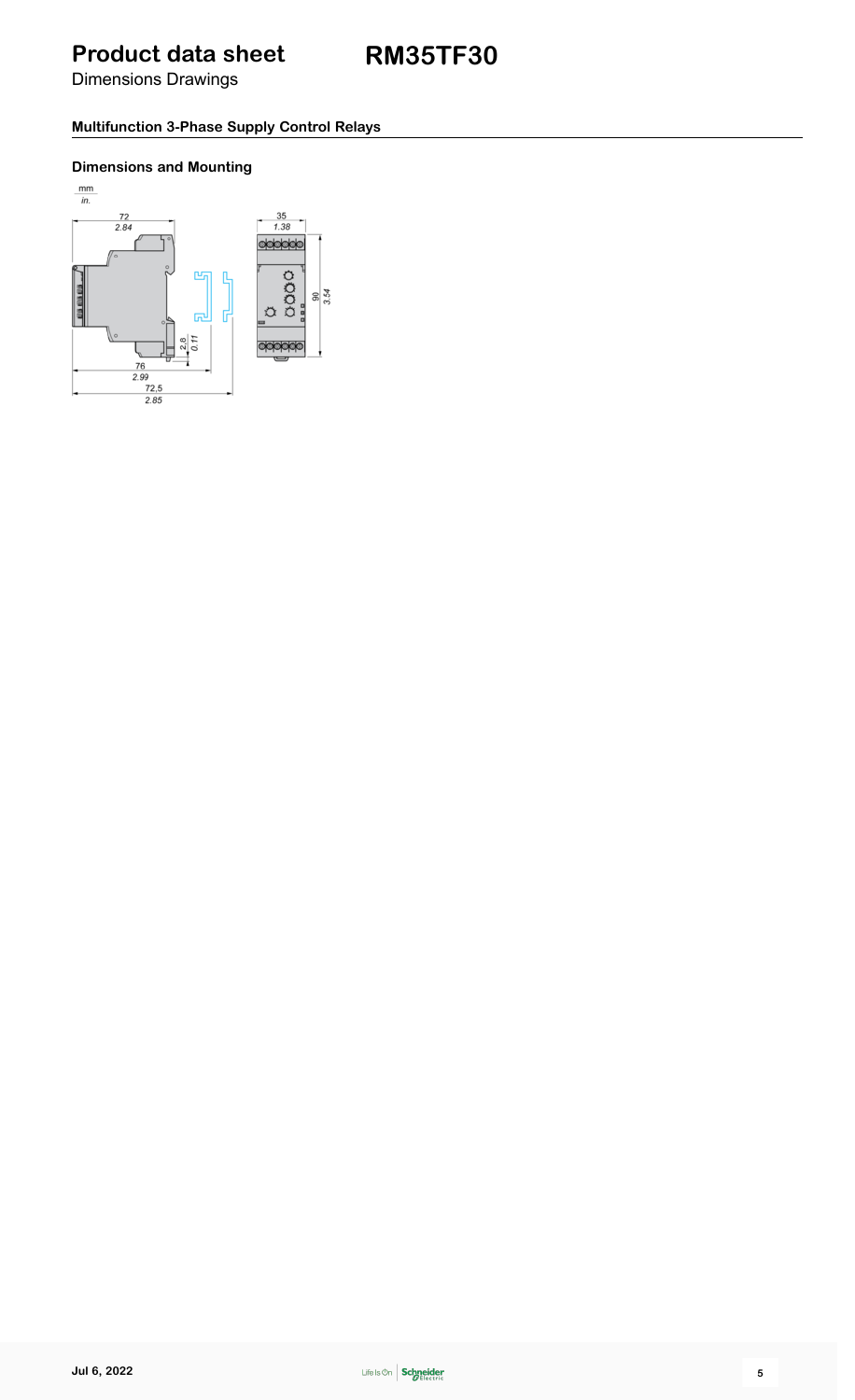Connections and Schema

### **Multifunction 3-Phase Supply Control Relays**

### **Wiring Diagram**